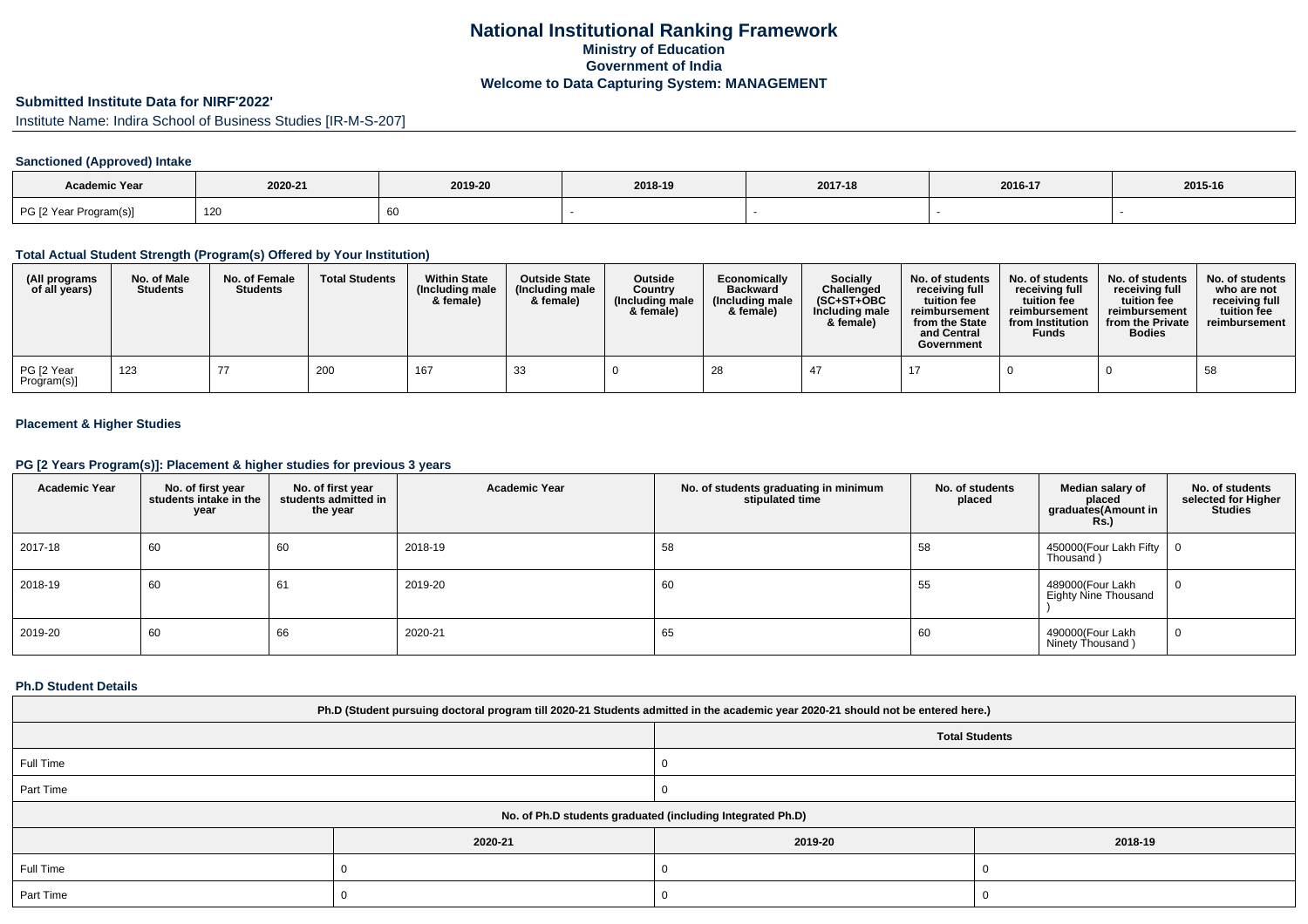#### **Financial Resources: Utilised Amount for the Capital expenditure for previous 3 years**

| Academic Year                                                                                                                                                                  | 2020-21                                                               | 2019-20                                                                  | 2018-19                                                            |  |  |  |  |  |
|--------------------------------------------------------------------------------------------------------------------------------------------------------------------------------|-----------------------------------------------------------------------|--------------------------------------------------------------------------|--------------------------------------------------------------------|--|--|--|--|--|
|                                                                                                                                                                                | <b>Utilised Amount</b>                                                | <b>Utilised Amount</b>                                                   | <b>Utilised Amount</b>                                             |  |  |  |  |  |
| Annual Capital Expenditure on Academic Activities and Resources (excluding expenditure on buildings)                                                                           |                                                                       |                                                                          |                                                                    |  |  |  |  |  |
| Library (Books, Journals and e-Resources only)                                                                                                                                 | 262591 (Two Lakh Sixty Two Thousand Five Hundred Ninety<br>One)       | 406500 (Four Lakh Six Thousand Five Hundred)                             | 417563 (Four Lakh Seventeen Thousand Five Hundred Sixty<br>Three ) |  |  |  |  |  |
| Expenditure on setting up/upgradation of laboratory                                                                                                                            | 58120 (Fifty Eight Thousand One Hundred Twenty)                       | 2088255 (Twenty Lakh Eighty Eight Thousand Two Hundred<br>Fifty Five )   | 452030 (Four Lakh Fifty Two Thousand Thirty)                       |  |  |  |  |  |
| Other expenditure on creation of Capital Assets (For setting up<br>classrooms, seminar hall, conference hall, library excluding<br>expenditure on Land , Building, Roads etc.) | 1192321 (Eleven Lakh Ninety Two Thousand Three Hundred<br>Twenty One) | 1936899 (Nineteen Lakh Thirty Six Thousand Eight Hundred<br>Ninety Nine) | 6126902 (Sixty One Lakh Twenty Six Thousand Nine Hundred<br>Two)   |  |  |  |  |  |

## **Financial Resources: Utilised Amount for the Operational expenditure for previous 3 years**

| <b>Academic Year</b>                                                                                                                                                                           | 2020-21                                                                                   | 2019-20                                                                                | 2018-19                                                                           |  |  |  |  |
|------------------------------------------------------------------------------------------------------------------------------------------------------------------------------------------------|-------------------------------------------------------------------------------------------|----------------------------------------------------------------------------------------|-----------------------------------------------------------------------------------|--|--|--|--|
|                                                                                                                                                                                                | <b>Utilised Amount</b>                                                                    |                                                                                        | <b>Utilised Amount</b>                                                            |  |  |  |  |
| <b>Annual Operational Expenditure</b>                                                                                                                                                          |                                                                                           |                                                                                        |                                                                                   |  |  |  |  |
| Salaries (Teaching and Non Teaching staff)                                                                                                                                                     | 287772839 (Two Crore Eighty Seven Lakh Seventy Two<br>Thousand Eight Hundred Thirty Nine) | 13587426 (One Crore Thirty Five Lakh Eighty Seven Thousand<br>Four Hundred Twenty Six) | 15340223 (One Crore Fifty Three Lakh Forty Thousand Two<br>Hundred Twenty Three ) |  |  |  |  |
| Maintenance of Academic Infrastructure or consumables and<br>other running expenditures(excluding maintenance of hostels<br>and allied services, rent of the building, depreciation cost, etc) | 7319365 (Seventy Three Lakh Nineteen Thousand Three<br>Hundred Sixty Four)                | 15062080 (One Crore Fifty Lakh Sixty Two Thousand Eighty)                              | 8922177 (Eighty Nine Lakh Twenty Two Thousand One<br>Hundred Seventy Seven)       |  |  |  |  |
| Seminars/Conferences/Workshops                                                                                                                                                                 | 3259342 (Thirty Two Lakh Fifty Nine Thousand Three Hundred<br>Forty Two)                  | 3846005 (Thirty Eight Lakh Forty Six Thousand Five)                                    | 3777895 (Thirty Seven Lakh Seventy Seven Thousand Eight<br>Hundred Ninety Five )  |  |  |  |  |

## **Sponsored Research Details**

| <b>Financial Year</b>                    | 2020-21                                                   | 2019-20    | 2018-19     |
|------------------------------------------|-----------------------------------------------------------|------------|-------------|
| Total no. of Sponsored Projects          |                                                           |            |             |
| Total no. of Funding Agencies            |                                                           |            |             |
| Total Amount Received (Amount in Rupees) | 342333                                                    | 400000     | 300000      |
| Amount Received in Words                 | Three Lakhs Forty Two Thousand Three Hundred Thirty Three | Four Lakhs | Three Lakhs |

## **Consultancy Project Details**

| <b>Financial Year</b>                    | 2020-21                                                               | 2019-20                                           | 2018-19                                              |
|------------------------------------------|-----------------------------------------------------------------------|---------------------------------------------------|------------------------------------------------------|
| Total no. of Consultancy Projects        |                                                                       |                                                   | 10                                                   |
| Total no. of Client Organizations        |                                                                       |                                                   | 10                                                   |
| Total Amount Received (Amount in Rupees) | 29500                                                                 | 47672                                             | 290234                                               |
| Amount Received in Words                 | Twenty Nine thousand Five hundredTwenty Nine thousand<br>Five hundred | Fourty seven thousand six hundred and seventy two | Two lakh ninety thousand two hundred and thirty four |